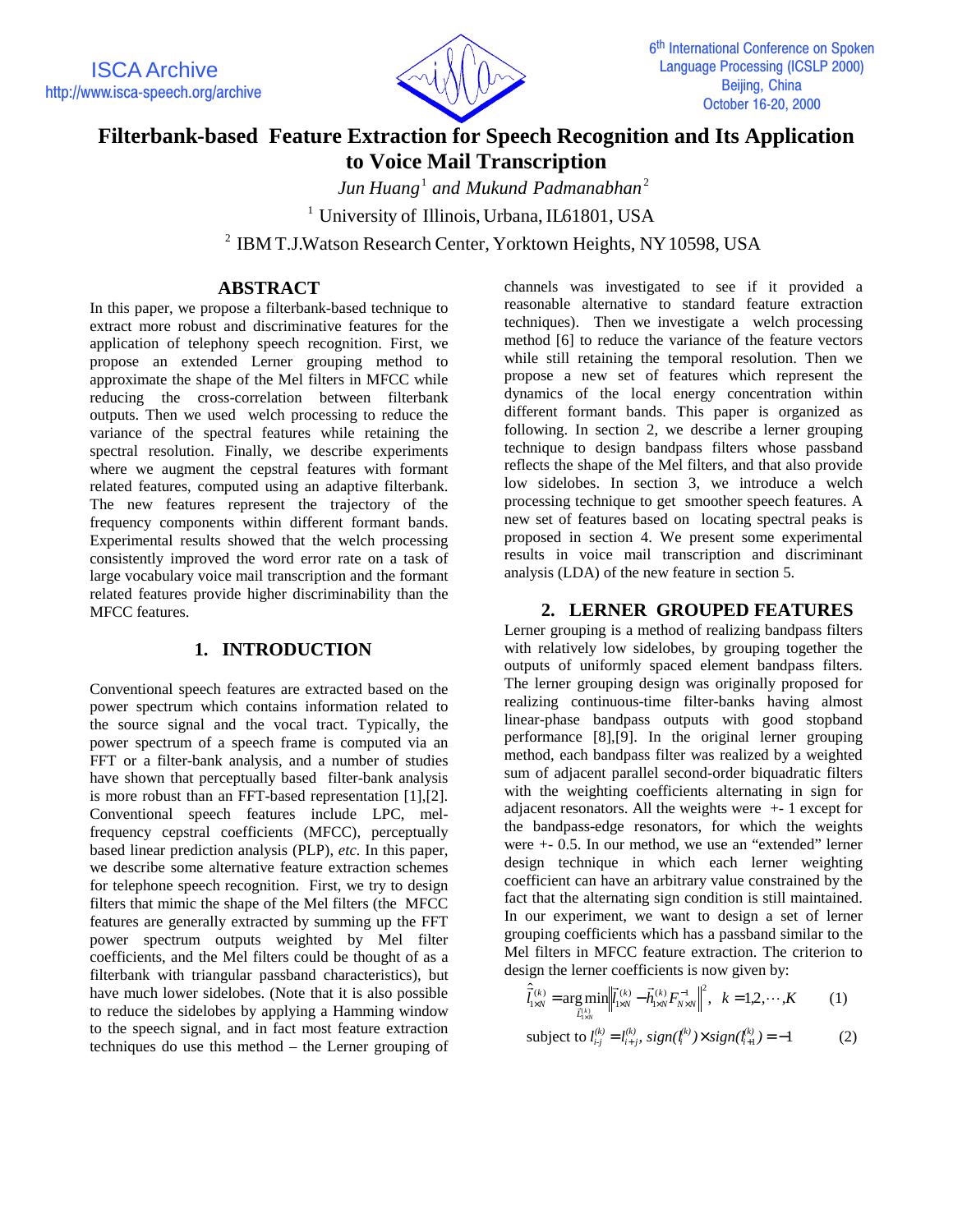Where  $\hat{\vec{h}}_{1 \times N}^{(k)}$  is the desired impulse response of the *k*-th Mel filter in the time-domain; *K* is the number of channels;  $F_{N \times N}$  is the DFT matrix;  $\vec{l}_{1 \times N}^{(k)}$  $\vec{l}_{1 \times N}^{(k)}$  is the lerner grouping of coefficients for the *k*-th channel. This is a least-squares problem and we can get a closed form solution:

$$
\vec{g}^{(k)} = \vec{h}^{(k)} F^{-1}, \ \vec{g}^{(k)} = [g_1^{(k)} g_2^{(k)} \cdots g_N^{(k)}]
$$
(3)

$$
\vec{l}^{(k)} = [l_1^{(k)} \; l_2^{(k)} \; \cdots \; l_N^{(k)}], \; l_i^{(k)} = g_i^{(k)} \tag{4}
$$

$$
l_{i+j}^{(k)} = l_{i-j}^{(k)} = (-1)^j \times \frac{1}{2} (g_{i+j}^{(k)} + g_{i-j}^{(k)}), j = 1,2,\cdots,D \tag{5}
$$

In our experiment, we use lerner coefficients computed in Eqs. (3) - (5) to group the real part of the spectrum of the speech signal, then pass it through a  $\left\| \cdot \right\|$  operator and a DCT transformation matrix to get features similar to MFCC speech feature. The experimental results on voice mail transcription are given in section 5.

## 3. **WELCH PROCESSING**

In our experiment, we found that the log operation that follows the binning of the power spectrum outputs causes the variance of the features to increase greatly. In order to get a smoother feature while keeping the spectral resolution, we applied a lowpass filter to smooth the feature before the log operation. As in [6], we used a simple average for the lowpass filtering operation. The binned outputs were computed every 2 ms, and then averaged over 10ms to yield an estimate of the binned outputs every 10ms. Experimental results using this welch processing on voice mail transcription are presented in section 5.

# **4. PSEUDO-GRADIENT-BASED NEW SPEECH FEATURES**

### *4.1 Pseudogradients of the resonator filter-bank*

It is well known that spectral transitions and dynamics play an important role in the perception of speech [9]. In this paper, we propose a set of new features based on an adaptive filter to capture the dynamics of the local concentration of energy within different formant bands of the speech signal. The adaptive filter comprises of a number of digital resonators in a feedback loop [5] – the result being a multiple notch transfer function with notches at the resonator frequencies. The adaptive algorithm adapts these resonator frequencies to minimize the power at the notch output – hence the resonator frequencies track the frequencies of the sinusoidal components in the input. The i'th resonator frequency is controlled by a single coefficient,  $k<sub>i</sub>$ , and a gradient or "pseudo-gradient" method can be used to adapt the parameter  $k_i$  :

$$
k_i(n+1) = k_i(n) - \mu \times \nabla_i(\omega) \quad (6)
$$

Where  $\nabla_i(\omega)$  denotes the gradient of the error power  $E(x_e^2)$  with respect to the coefficient  $k_i$ ,  $\mu$  is the step size. As the error surface is extremely multimodal, gradient descent techniques could lead to the filter converging to local minima, consequently we use a pseudogradient (rather than the gradient) to adapt the parameters  $k_i$ . It was proved in [6] that this pseudogradient can guarantee global convergence under certain conditions, and has lower computational complexity  $(O(N))$  as compared to the true gradient. The pseudogradient is computed by correlating the error signal  $x_e$  with the output of a pseudo-sensitivity filter:

$$
\nabla_{ps,i} = \frac{1}{2\pi} \oint H_e(z^{-1}) H_{psi}(z) X(z) X(z^{-1}) z^{-1} dz
$$
 (7)

where  $X(z)$  denotes the *z*-transform of the input signal. For a single sinusoidal input signal with frequency  $\omega$ , the pseudogradient  $\nabla_{pS,i}(\omega)$  is given by:

$$
\nabla_{ps,i}(\omega) = -2G \frac{da_i}{dk_i} \left| A(\omega) \right|^2 \left[ 2\cos(\omega) - 2a_i \right] \quad (8)
$$

In order to reduce the variance of the instantaneous pseudo-gradient estimates, and to normalize out the amplitude of the input signal, we used a normalized version of the pseudogradient, given by:

$$
\widehat{\nabla}^{ps}_{i}(\omega) = \frac{E\{H_{e}^{*}(\omega) \cdot H_{psi}(\omega)\}}{E\{H_{psi}^{*}(\omega) \cdot H_{psi}(\omega)\}} = \frac{\sum_{i=1}^{T} x_{e}(t) \cdot x_{psi}(t)}{\sum_{i=1}^{T} |x_{psi}(t)|^{2}} \qquad (9)
$$

where  $x_e(t)$  and  $x_{ps,i}(t)$  denotes the error signal and the *i*-th pseudo-sensitivity filter output of the *t*-th input data sample, respectively. *T* is the number of samples in a speech frame.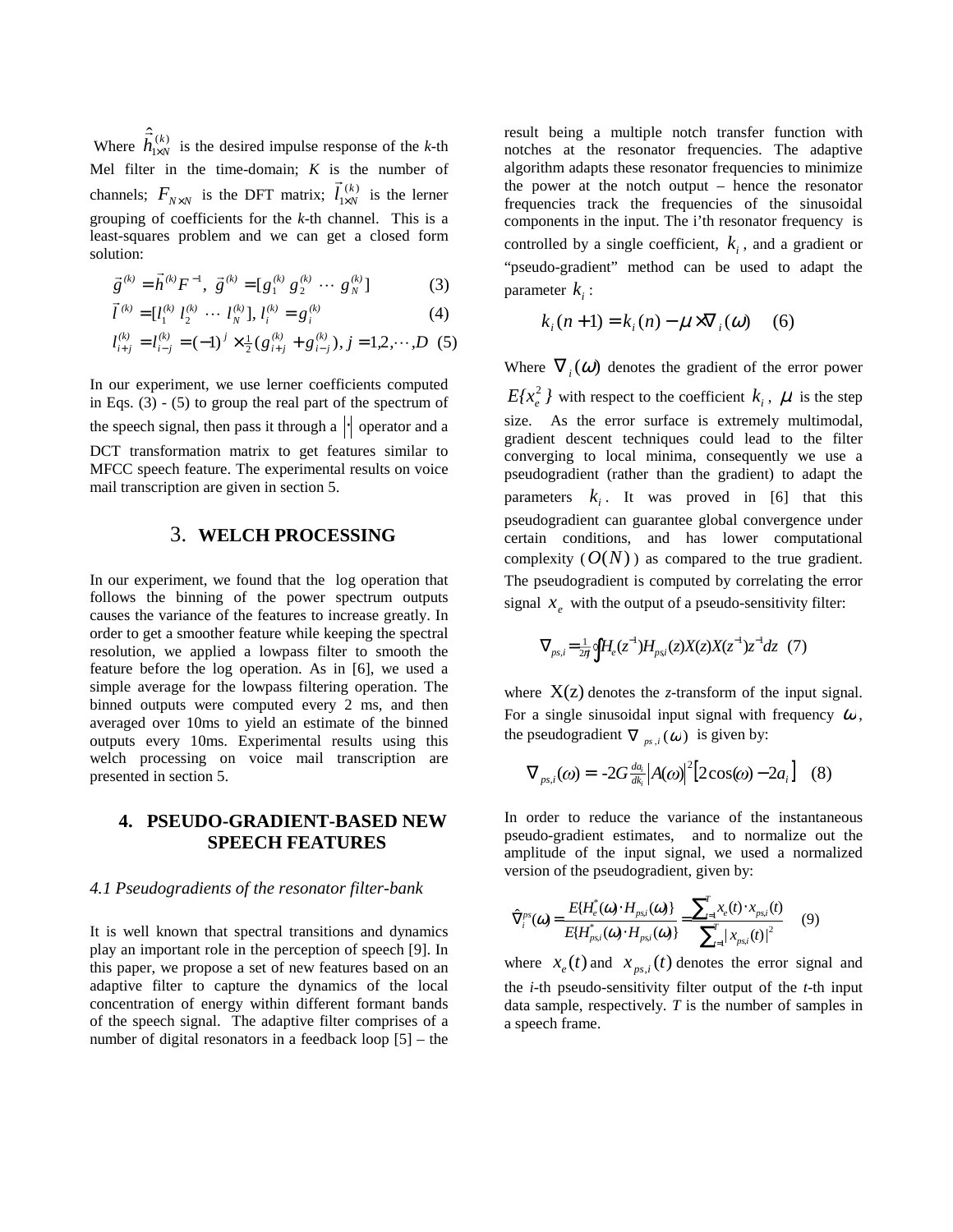

Fig. 6. Pseudogradient (a) and normalized pseudogradients (b)

Fig. 6(a) and 6(b) show the pseudogradients and normalized pseudogradients for a two-resonator system with two closely spaced normalized resonator frequencies  $f_1 = 0.0804$  and  $f_2 = 0.10$ , respectively. We can see from these two figures that for both the pseudogradients and the normalized pseudogradients , the sign of the signal correlates with whether the input frequency is greater or less than the resonator frequency, in the neighbourhood of the resonator frequency, there is in fact a linear relationship between the pseudogradient and the input sinusoidal frequency, consequently, the pseudogradient can be used to get an estimate of the input sinusoidal frequency. Further, the pseudogradient has a much stronger dependence on the amplitude of the input signal than the normalized pseudogradient. We constructed a set of new features based on the pseudogradients of a 4-resonator system. The frequencies of the resonators are set at the center frequencies of four formant bands, i.e. F1 band: 250 Hz – 850 Hz; F2 band: 700 Hz – 2300 Hz; F3 band: 2200 Hz – 2900 Hz; F4 band: 3100 Hz – 3900 Hz. In order to further investigate the discriminability of this set of new features, we use linear discriminant analysis (LDA) to quantify the ability

$$
T = \sum_{i} (\vec{y}_{i} - \vec{\mu}_{i})(\vec{y}_{i} - \vec{\mu}_{i})^{T} \qquad (10)
$$
  
\n
$$
B_{i} = \sum_{s \in C_{i}} (\vec{y}_{s} - \vec{\mu}_{s}(\vec{y}_{s} - \vec{\mu}_{s})^{T}, B = \sum_{i} \frac{n_{i}}{N} B_{i} \quad (11)
$$
  
\n
$$
W = T - B \qquad (12)
$$

of these new features to distinguish between different phonemes.

#### *4.2 Linear discriminant analysis (LDA)*

LDA is a measure of the capability of a linear projection in separating out the different classes. For the whole speech feature space, define the covariance matrices by: speech ie.<br>where  $\vec{y}_t$ and  $\vec{\mu}_t$  $\vec{u}_t$  denotes the *t*-th feature vector and  $\vec{u}_t$ it's mean,  $C_i$  denotes the *i*-th class,  $n_i$  and  $N$  denotes the number of features in the *i*-th class and the whole feature set, respectively. Then *B* and *W* in Eqs. (11) and (12) denote the between-class covariance matrix and the

within-class covariance matrix, respectively. If the dimension of the feature space is *K*, we can define the parameters  $d_i$  by:

$$
d_i = \max_{\bar{v}_i} \left\{ \frac{\vec{v}_i^T B \vec{v}_i}{\vec{v}_i^T W \vec{v}_i} \right\}, \quad i = 1, 2, \cdots K \quad (13)
$$

Then  $d_i$  for i=1 denotes the maximum of ratio of the inter-class distance and the average within class variance. Hence, d1 is a measure of the discriminative variance. Hence, at is a measure of the discriminative<br>ability of the linear projection  $\vec{v}_i$  which is called the leading linear discriminant of the data set. We'll compare the leading eigenvalue d1 of the new feature set with the MFCC feature set in the next section.

### **5. EXPERIMENTAL RESULTS**

#### *5.1 Experiment results on voice mail transcription*

In this part, we present results on a large vocabulary, speaker-independent, conversational telephone speech recognition (voicemail transcription) task. We primarily report results of speech recognition experiments that used the Welch smoothing technique on baseline MFCC features, and some preliminary analysis of the discriminant ability of the new pseudo-gradient features. The vocabulary size of the voice mail database is 20K words. The recognition system has 2313 contextdependent states and about 70K Gaussians. The language model perplexity is about 100. The baseline extracted features consist of 13 MFCC and their first and second temporal derivatives. We experimented with two different training and test sets - the first training set "vmtrgab" has 20 hours of telephone speech and the second set "vmtrgabcd" contains 70 hours of telephone speech. The first test data set "vmt.test2b" has 43 phonemail messages with 1986 words and the second test data set "vmt.test2c.sort" has 86 phone-mail messages with 6925 words. Experimental results of the phone recognition accuracy and word error rate (WER) are listed in Table I and II, respectively.

Table I. Phone recognition accuracy of the baseline and welch processing

|                       | Vmtrgab | Vmtrgabod |
|-----------------------|---------|-----------|
| Vmt.test2b (baseline) | 28.43%  | 28.88%    |
| Vmt.test2b (welch)    | 28.64%  | 29.10%    |
| Vmt.test2c (baseline) | 30.35%  | 31.08%    |
| Vmt.test2c (welch)    | 30.55%  | 31.42%    |